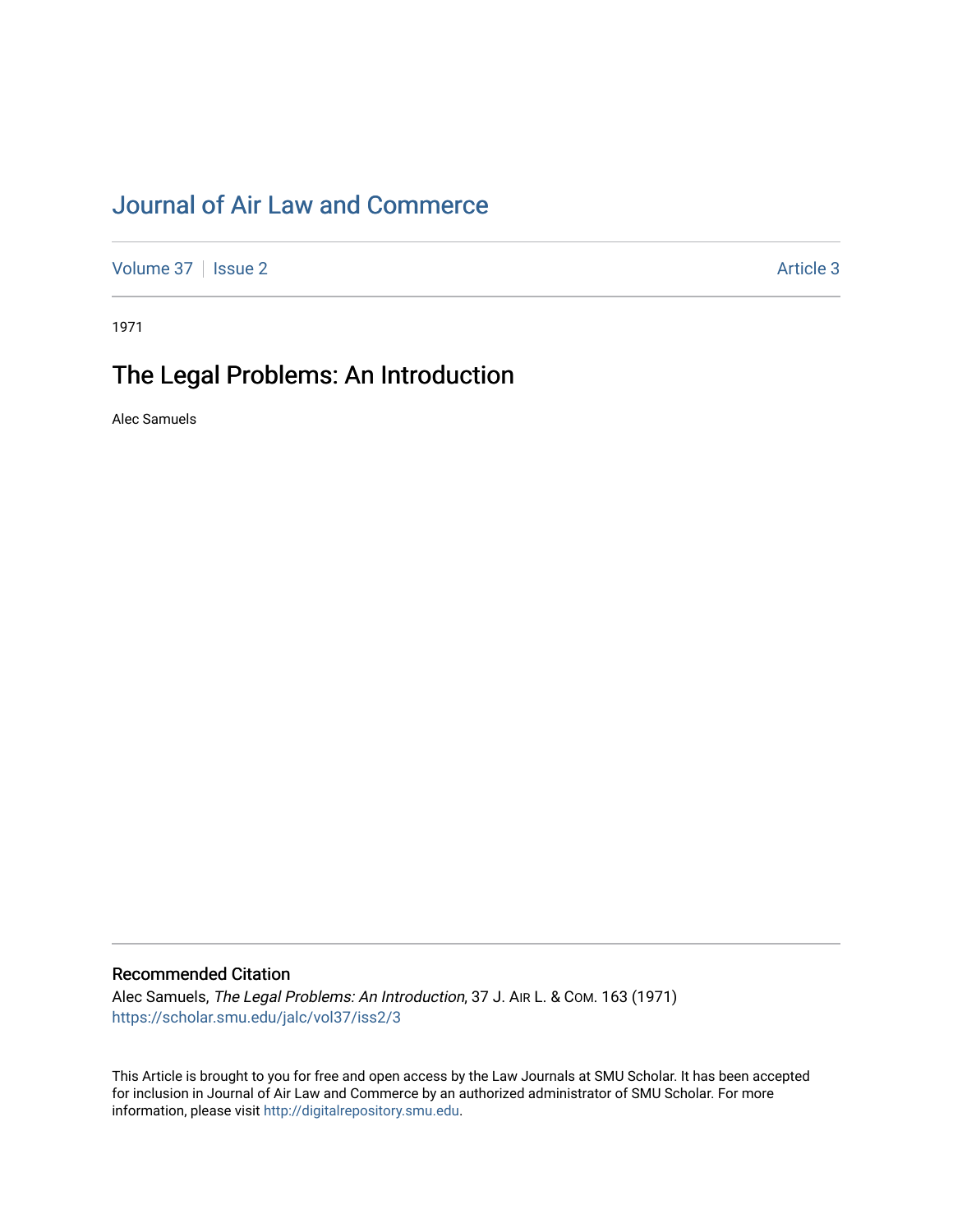### **THE LEGAL PROBLEMS: AN INTRODUCTION**

#### **ALEC SAMUELS\***

*Perhaps the most vexing feature of aircraft hijacking is the paucity of unanimity among the affected nations in finding pragmatic methods for its control. The various international conferences have been designed principally to relieve political unrest, the most common element in preventing a cure, but the doctor has caught the disease and the number of hijackings continues to rise. In this article Mr. Samuels introduces the problem by outlining the basic principles and propositions that must either be utilized or overcome for any cooperative effort to be successful.*

**T** HE EVIL of aerial hijacking needs little emphasis; it has a universal **L** effect; international communications are disrupted and endangered, and human rights and lives are threatened.<sup>1</sup> Hijacking is also more likely to involve unpredictable factors such as political motives or an unbalanced mind than other types of crime, thus making national or international control of the offense extremely difficult, if not impossible.<sup>2</sup> More germane to the discussions in this symposium, however, are the narrower political and legal problems presented **by** hijacking-which are considerable-and call for international cooperation in order to achieve the proper solutions. These problems involve jurisdiction, prosecution, punishment, extradition and related issues. This paper will be confined to observations involving these problems and is intended to provide only an overview for purposes of introduction to the more detailed analyses appearing elsewhere.

<sup>2</sup> See Evans, *supra* note 1, at 710. The political vis à vis personal motives involved in hijacking are more fully developed **by** Professor Evans *infra* at **171-81..**

<sup>\*</sup>Barrister, Reader in Law in the University of Southhampton.

<sup>&#</sup>x27;For example, on a Chicago-New York flight in June, **1971,** Mr. Gregory White of Illinois allegedly hijacked the plane, assaulted the stewardess and killed a passenger who apparently was trying to come to her aid. The Times (London), June 14, **1971,** at **5,** col. **8.** Another example is an attempted hijacking of a Colombian aircraft in March **1969,** resulting in a gun-battle between the alleged hijacker and local police at a refueling stop and causing the death of both the hijacker and a flight engineer. Boston Herald Traveler, March 12, **1969,** at **1,** col. 2. Other statistics are provided in the appendix to this symposium, *infra* at **229.** *See generally,* Evans, *Aircraft Hijacking: Its Cause and Cure,* 63 AM. **J. INT'L** L. **695 (1969).** *cf. Hearing on Aircraft Piracy Before the House Comm. on Interstate and Foreign Commerce,* H.R. **REP.** No. **91-33,** 91st Cong., **1st** Sess. **(1969)** [hereinafter cited as *Aircraft Piracy].*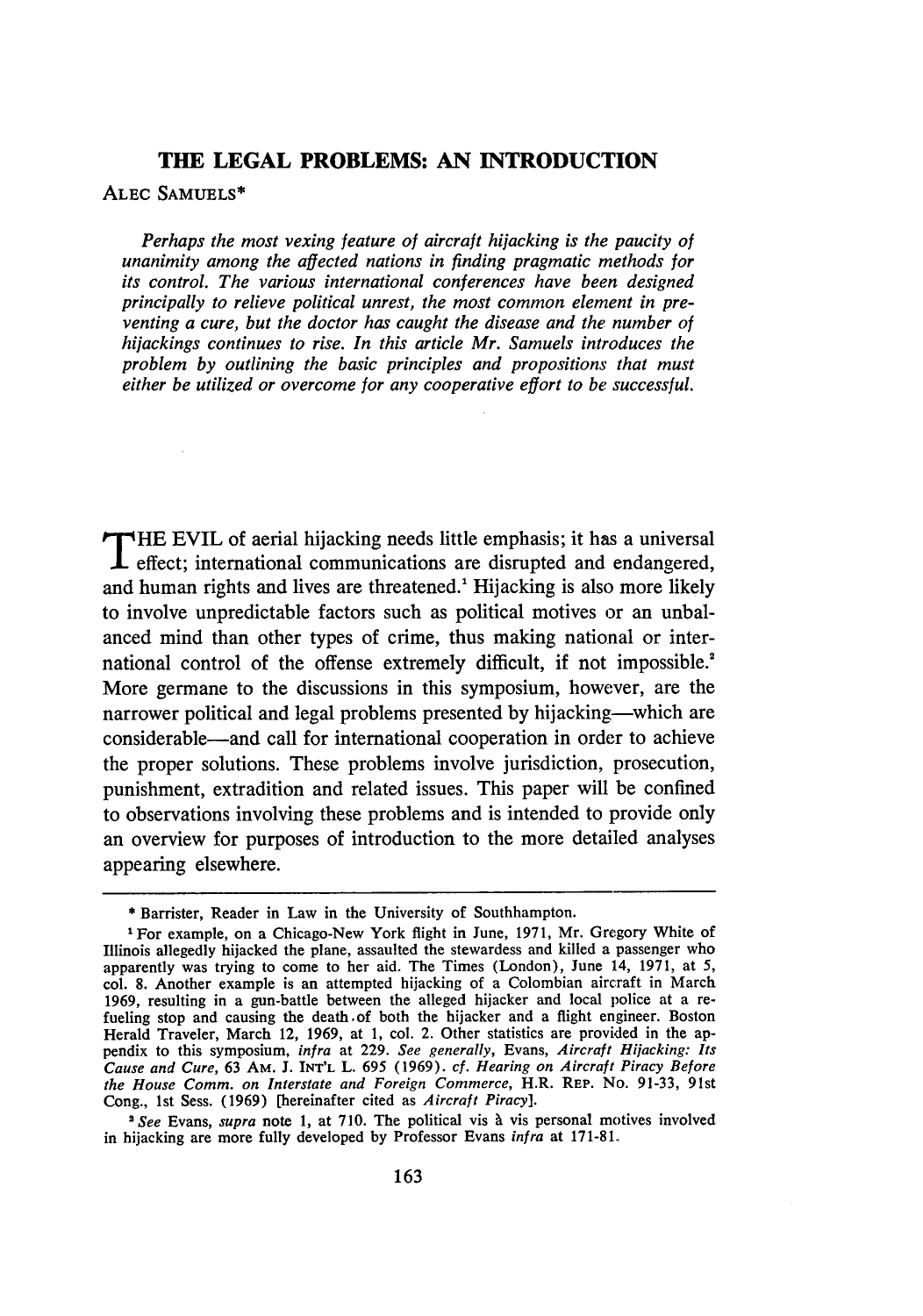164

The question whether aircraft hijacking constitutes "piracy" is the subject of avid controversy.<sup>3</sup> "Piracy," by customary rule of international law, is a universal crime, *jus gentium,* which implies robbery and pillage at sea and requires attack on a ship from another ship;' and the better view is that "hijacking" is not "piracy."' The Geneva Convention of 1958' is the source of some of the difficulty, as it includes the word "aircraft" in the definition of piracy." Although the Convention arguably applies to attacks from within an aircraft, the provisions plainly were not directed to hijacking. Furthermore, many hijacking incidents have been politically motivated,<sup>8</sup> and customary international law requires that piracy must be for private ends.' Thus, aircraft hijacking does not parallel the developed international law regarding piracy at sea, and the proper manner of defining the contemporary crime is the creation of a new, unnamed "offense," accomplished in the 1970 Hague Convention."

#### *2. Prevention*

The means for deterring the hijacking threat is a combination of psychological, sociological, and technological devises, designed prin-

*'Compare* Federal Aviation Act of 1958, **§** 902 (i), 49 U.S.C. **§** 1472 (i) (1970), *amending* 49 U.S.C. **§** 1472 (i) (1964) *with* Wurfel, *Aircraft Piracy-Crime or Fun?,* 10 WM. & MARY L. REV. 820, 840 (1969).

<sup>4</sup>A "pirate" is an outlaw, *hostis humani generis,* and loses both the protection of his home state and his national character. He is subject to summary justice anywhere, by any state, as an enemy of that state. All states tacitly consent to suppress piracy by any means possible. 2 HACKWORTH, **INTERNATIONAL** LAw **681** (1941); *cf.* United States v. Palmer, 16 U.S. (3 Wheat.) 610 (1817).

5Shubber, *Is Hijacking of Aircraft Piracy in International Law?,* 43 **BRIT.** Y.B. **INT'L** L. **193** (1968-69); *cf.* Johnson, Arthur, & Barham, *Hijacking: Why Governments must Act,* 74 **AERONAUTICAL J.** 143 (1970).

**1** Convention on the High Seas, *opened for signature* April 29, **1958,** [1962] **13** U.S.T. 2312, T.I.A.S. No. 5200, Art. **15-17.**

 $^7$  Article 15 (1)(a) defines piracy as:

[A]ny illegal acts of violence, detention or any act of depredation, committed for private ends **by** the crew or the passengers of a private ship or a private aircraft, and directed on the high seas, against another ship or aircraft or against persons or property on board such ship or aircraft.

For a criticism of the applicability of this treaty to contemporary aircraft hijacking, see Wurfel, *supra* note **3.**

*'See e.g.,* DEP'T OF **STATE, FOREIGN** POLICY BRIEFS, Vol. 18, No. 14 (Dec. **30,** 1968). 'HACKWORTH, *supra* note 4, at **681.**

1°Convention for the Supression of Unlawful Seizure of Aircraft, *opened for signature* December **16,** 1970, I.C.A.O. Doc. 8920, art. **I** [hereinafter cited as Convention]. *See generally* White, The *Hague Convention for the Suppression of Unlawful Seizure of Aircraft,* 6 **INT'L COMM'N** JURISTS REV. 38 (April-June 1971); Evans, *supra* note **1,** at 703-10.

For purposes of defining the legal status of aircraft hijacking, it should be noted that article 11 of the Tokyo Convention provides for the restitution of an aircraft to its commander and resumption of the flight, but it is not designed to deal with hijacking nor does it provide for arrest and punishment of the alleged offender. *See* Convention on Offenses and Certain Other Acts Committed on Board Aircraft, *opened for signature* Sept. 14, 1963, [1969] 20 U.S.T. 2941, T.I.A.S. **6768,** art. *11. See generally*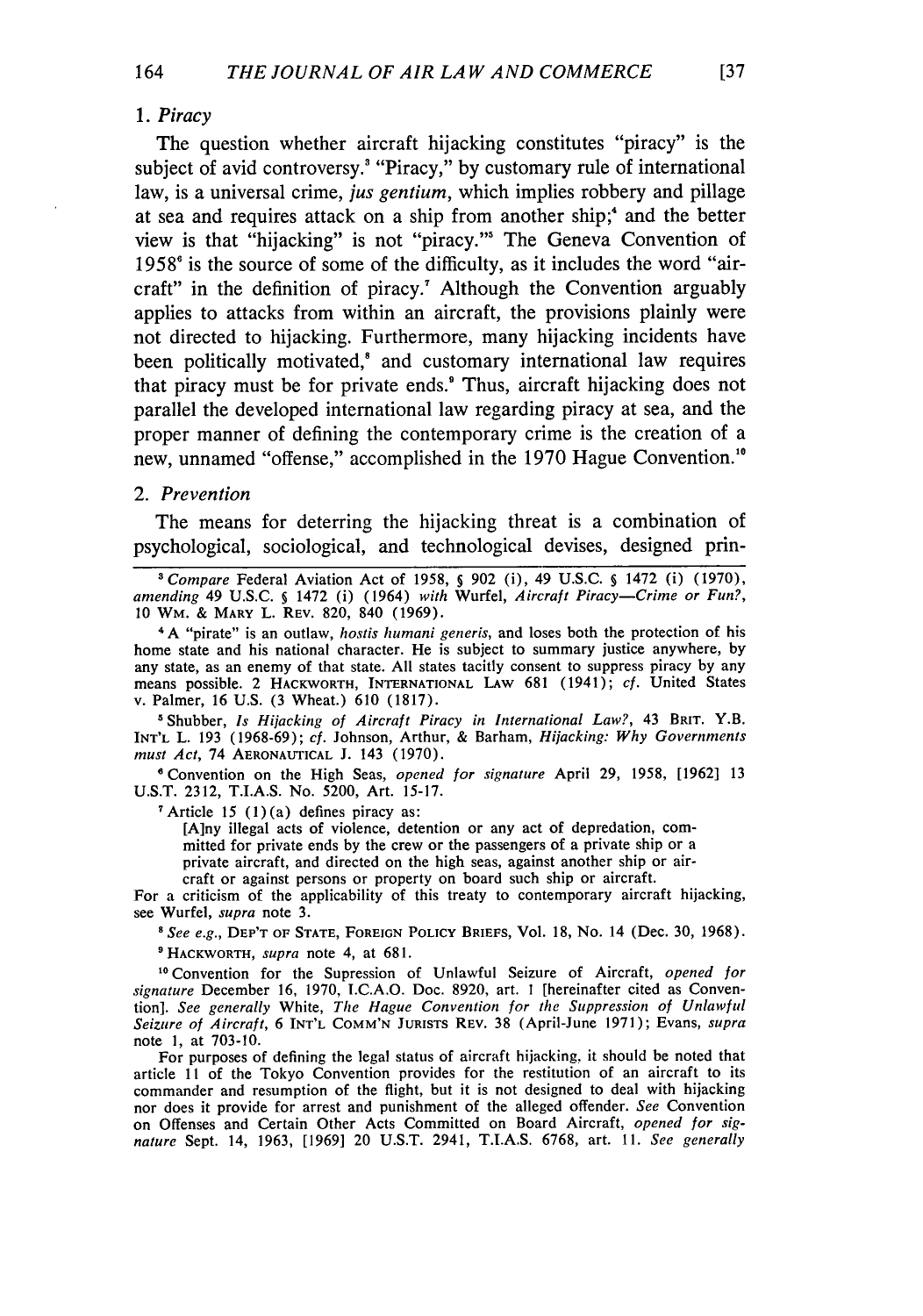cipally for determining the persons who demonstrate a higher statistical probability for committing the offense than the general population.<sup>11</sup> These devises include careful checking of passenger lists, the magnetometer to detect weapons," armed guards, armed flight crews, depressurization, non-access to the flight deck, dogs, and even a concealed trapdoor on the threshold of the crew door over which the hijacker might be maneuvered." The use of these measures has limitations, however. As a practical matter, there is no guarantee that any one device will be effective—the potential hijacker may appear to be respectable and have his documents in order; the magnetometer often detects inoffensive items, causing embarrassment and delay to the passengers; most pilots dislike the idea of being armed; depressurization is potentially dangerous and affects all passengers on board the aircraft; inaccessibility to the flight deck does not protect the stewardess who can be made a hostage; dogs usually are easily dealt with **by** the professional criminal; and the trap-door accidentally may open at the wrong time and for the wrong person. On the other hand, even if the procedures instituted to detect hijackers are functionally workable, they nevertheless become unacceptable when abused. Excessive or unnecessary force may not be used, even against the hijacker, in a civilized society; nor can summary justice be tolerated. Moreover, the criminal law of any state only prosecutes illegal acts. States cannot, consistent with fundamental notions of justice, condemn persons merely because they represent potential danger. Nevertheless, security consciousness does have a part to play and has contributed to the failure of a number of attempted hijackings.<sup>14</sup> So long as states are

Samuels, **Crimes Committed** *on Board Aircraft: Tokyo Convention Act 1967,* 42 BRIT. Y.B. INT'L L. 271 (1967); Lester, *Crimes on Aircraft,* 117 NEw L.J. 497 (1967).

*" Cf.* Comment, *Aircraft Hijacking: Criminal and Civil Aspects,* 22 **U.** FLA. L. REV. 72 (1969).

<sup>12</sup> Basically, the magnetometer depends upon magnetic field detectors which are distorted when they pass through metal thus creating a signal that can be amplified and calibrated to detect magnetic disturbances. *See* Marshall, *An Analytic Model for the Fluxgate Magnetometer,* 3 IEEE TRANSACTIONS ON MAGNETICS 1 (1967). *Cf.* Toothman, *Legal Problems of Skyjacking,* [1969] ABA SECT. INS. N. & C.L. 251, 257. The magnetometer, as well as several other devises used in an "anti-hijacking system" employed at John F. Kennedy Airport, was recently held constitutional **by** a New York federal district court in United States v. Lopez, 11 Av. CAs. **5** 18,141 (E.D.N.Y. May 7, 1971).

*"See* Evans, **supra** note **1,** at 704.

<sup>14</sup> See, e.g., Wall Street Journal, Dec. 9, 1968, at 1 col. 4. See also Aircraft Piracy, *supra* note **1,** at 6. In the United States some passengers have sought to establish a cause of action in negligence against the airline for not taking the proper precautions necessary to prevent hijacking. N.Y. Times, Feb. 8, 1969, at 62, col. 6. The Federal Aviation Act of 1958, **§** 404(a), 49 U.S.C. **§** 1374(a) (1970) imposes the duty on every air carrier to provide safe and adequate service, equipment and facilities in connection with interstate and overseas air transportation. Domestically, civil suits seeking damages are usually based on negligence for breach of the duty of the highest degree of care to the passenger. *See, e.g.,* Arrow Aviation, Inc. v. Moore, 266 F.2d 488 (8th Cir. 1959). With respect to international flights, recovery is sought based on the Warsaw Convention which provides for absolute liability. Convention for the Unification of Certain Rules Relating to International Transportation **by** Air (Warsaw Convention),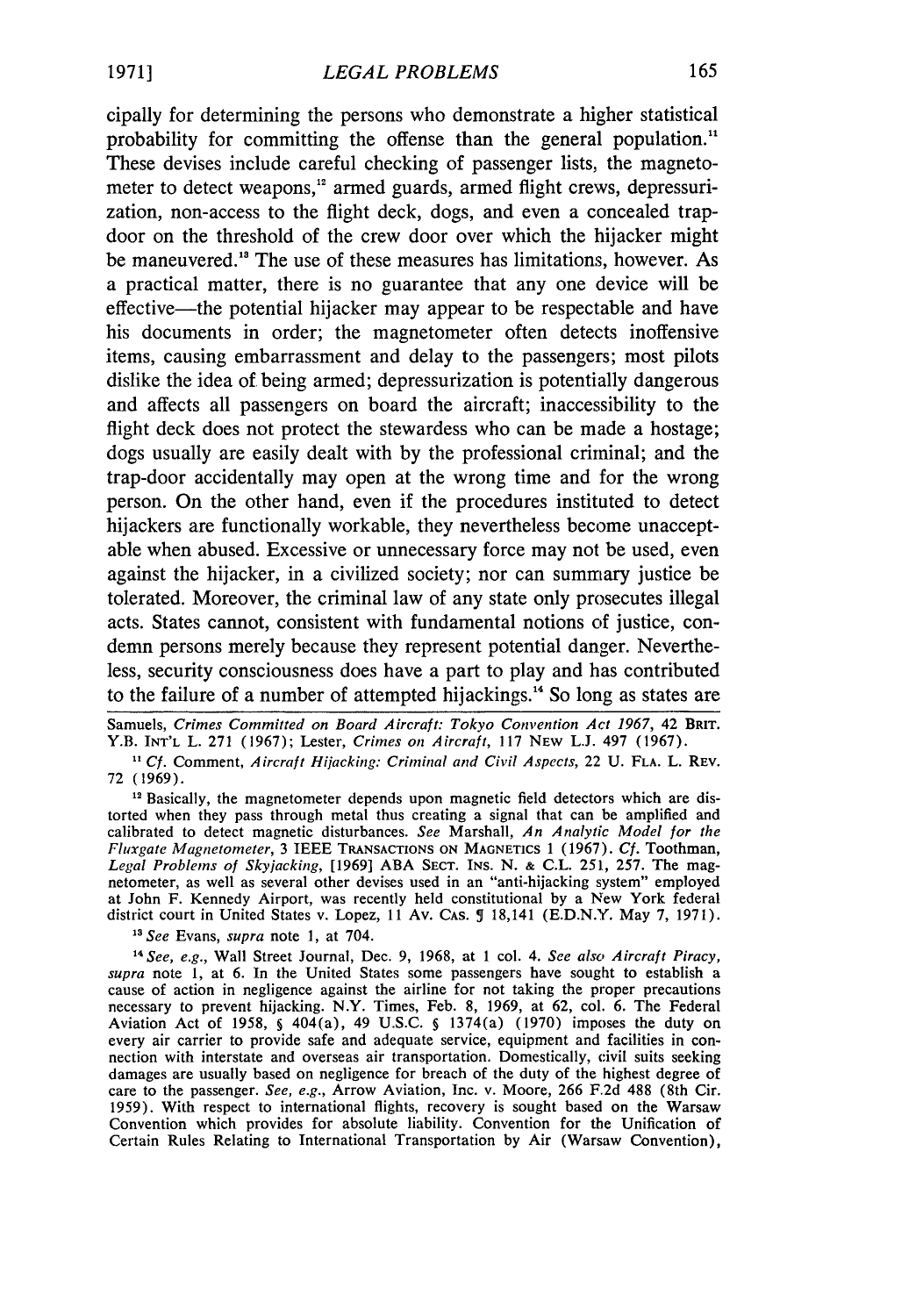willing to put themselves in a position to ensure the prevention of abuse should it arise, the substantial interest in preserving the safety of air travel by preventing hijacking by utilizing protective devises clearly outweighs any potential misuse of the techniques."

#### *3. The Municipal Offense*

Because of its novelty, hijacking per se is not a municipal offense in many states; accordingly, the offender must be tried in these jurisdictions for a collateral offense, such as assault, intimidation, kidnapping and theft, or not at all.<sup>16</sup> In the United States, for example, until a series of hijackings caused Congress to amend the Federal Aviation Act in 1961,<sup>17</sup> prosecution was maintained primarily for transporting stolen property in interstate commerce,<sup>18</sup> kidnapping,<sup>19</sup> or obstructing commerce by threats or violence."0 The effect is significant in that, despite various bases of jurisdiction recognized in international law," it is entirely possible that no state would be able under municipal law to assert jurisdiction over the offense. If, for example, it is unknown over which state a hijacking occurred, or if the offense took place over the high seas, the municipal laws of any particular country would not provide a basis for jurisdiction. The crime could well go unpunished.<sup>22</sup>

Article 1 of the 1970 Hague Convention now provides a useful definition which, hopefully, will be universally adopted into the municipal laws. A hijacker is any person who "(a) unlawfully, by force or threat thereof, or by any other form of intimidation, seizes, or exercises control of, that aircraft, or attempts to perform any such act or (b) is an accomplice of a person who performs or attempts to perform any such act."<sup>23</sup>

 $137$ 

Oct. 29, 1934, 49 Stat. 3000, T.S. No. 876 (concluded at Warsaw, Poland, Oct. 12, 1929). To date, there are no reported decisions applying either theory to a situation involving hijacking.

**<sup>1&</sup>quot;** Article 6 of the 1970 Hague Convention, *supra* note 10, provides for arrest, preliminary investigation, and the right of the arrested person to communicate with a representative of his own state.

<sup>&</sup>lt;sup>16</sup> For an extended discussion and examples of the problems raised, see Mendelsohn, *In-Flight Crime: The International and Domestic Picture Under the Tokyo Convention,* 53 VA. L. REV. 509 (1967).

**<sup>1749</sup>** U.S.C. **§** 1472(i)(1) (1970), amending 49 U.S.C. **§** 1472(i) (1964) (originally enacted as Act of Aug. 23, 1958, Ch. 9 **§** 902, 72 Stat. 784).

**<sup>1&</sup>quot;** 18 U.S.C. **S** 2312 (1970).

**<sup>1&</sup>quot;** 18 U.S.C. **§** 1201 (1966); see United States v. Healy, 376 U.S. 75 (1964).

**<sup>0</sup> 18** U.S.C. **§** 1951 (1970); *see* United States v. Bearden, 304 F.2d 532 (5th Cir. 1962), vacated on other grounds, 372 U.S. 252 (1963), *aff'd,* 320 F.2d 99 (5th Cir. 1963), cert. *denied,* 376 U.S. 922 (1964).

<sup>&</sup>lt;sup>21</sup> For a detailed analysis of the historical development and applicability of the various theories in an aviation context, see Fentson & DeSaussure, *Conflict in the Competence and Jurisdiction of Courts of Different States To Deal With Crimes Committed on Board Aircraft and the Persons Involved Therein,* 1 McGILL L.J. 66 (1952).

*<sup>2&</sup>quot;See* Mendelsohn, *supra* note **16,** at 513.

<sup>&</sup>lt;sup>23</sup> Convention, art. 1.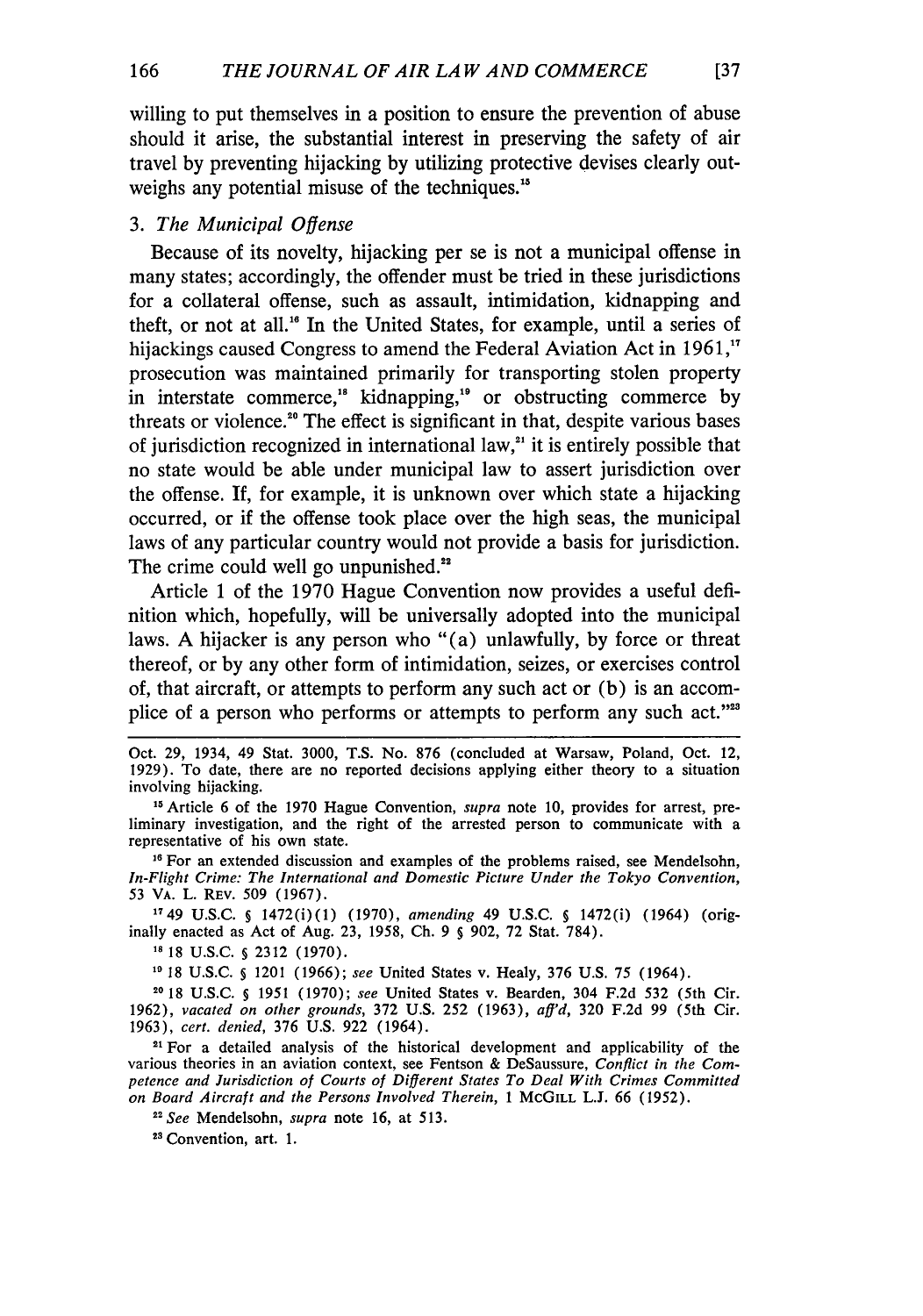The offense appears to be committed regardless of motive. To be hijacked, however, the aircraft must be "in flight."<sup>24</sup> An aircraft is "in flight" so long as its external doors are closed.<sup>25</sup> The Convention does not apply to domestic flights, because no international element is involved; nor does it apply to military, customs or police aircraft."

#### *4. Jurisdiction*

Jurisdictional problems have been difficult. The hijacking often takes place outside the jurisdiction of the receiving state, although in most, if not all, of the cases presumably it could be argued that the offense is of a "continuing nature."<sup>27</sup> In international law, jurisdiction may be assumed by a state on a number of different bases: the territorial principle, the nationality of the alleged offender, the nationality of the victim, the effectiveness principle, the landing principle and others.<sup>28</sup> The 1970 Convention requires the parties to assume jurisdiction when (a) the offense is committed on board an aircraft registered in that state; (b) the aircraft on which the offense is committed lands in its territory with the alleged offender still on board; and (c) the offense is committed on board an aircraft leased without crew to a lessee who has his principal place of business or his permanent residence in that state." An opportunity for conflicting jurisdiction is clearly present, although in practice primary jurisdiction will be exercised by the state of landing in the first instance under the principle of the presence of the offender. Mere presence of the alleged offender is also sufficient to establish jurisdiction in addition to any existing criminal jurisdiction" where, for example, nationality is retained for serious offenses committed anywhere.<sup>31</sup>

#### *5. The Duty to Prosecute*

Hijacking is a serious offense; it follows that states should be compelled to prosecute the alleged offender. This proposition was urged **by** the United States and the Soviet Union<sup>32</sup> at the conference at The Hague, but it was not adopted because a number of states such as the United Kingdom grant discretion to prosecuting authorities, who may act inde-

29 Convention, art. 4, par. 1.

*'Id.* art. 4, par. 2.

*"I Id.* art. 4, par. 3.

*<sup>24</sup>Id.*

*<sup>1&</sup>quot; Id.* art. **3,** par. **1.**

*<sup>11</sup>Id.* par. 2, *3."*

*<sup>27</sup>See, e.g.,* the Leila Khaled incident, N.Y. Times, Sept. 22, **1970,** at 14, col. **5,** where the British government, representing the receiving state, was faced with a situation in which the attempted hijacking took place in a foreign (Israeli) registered aircraft over the high seas. *"8See* Mendelsohn, *supra* note 16, at 511-13; Fenston & DeSaussure, *supra* note 21.

**<sup>8</sup>** PROTOCOL SUBMITTED **TO SUBCOMM. ON UNLAWFUL SEIZURE** OF AIRCRAFT OF **THE LEGAL COMM.** OF ICAO, LCISC.SA. WD. 7 (Jan. 31, 1969).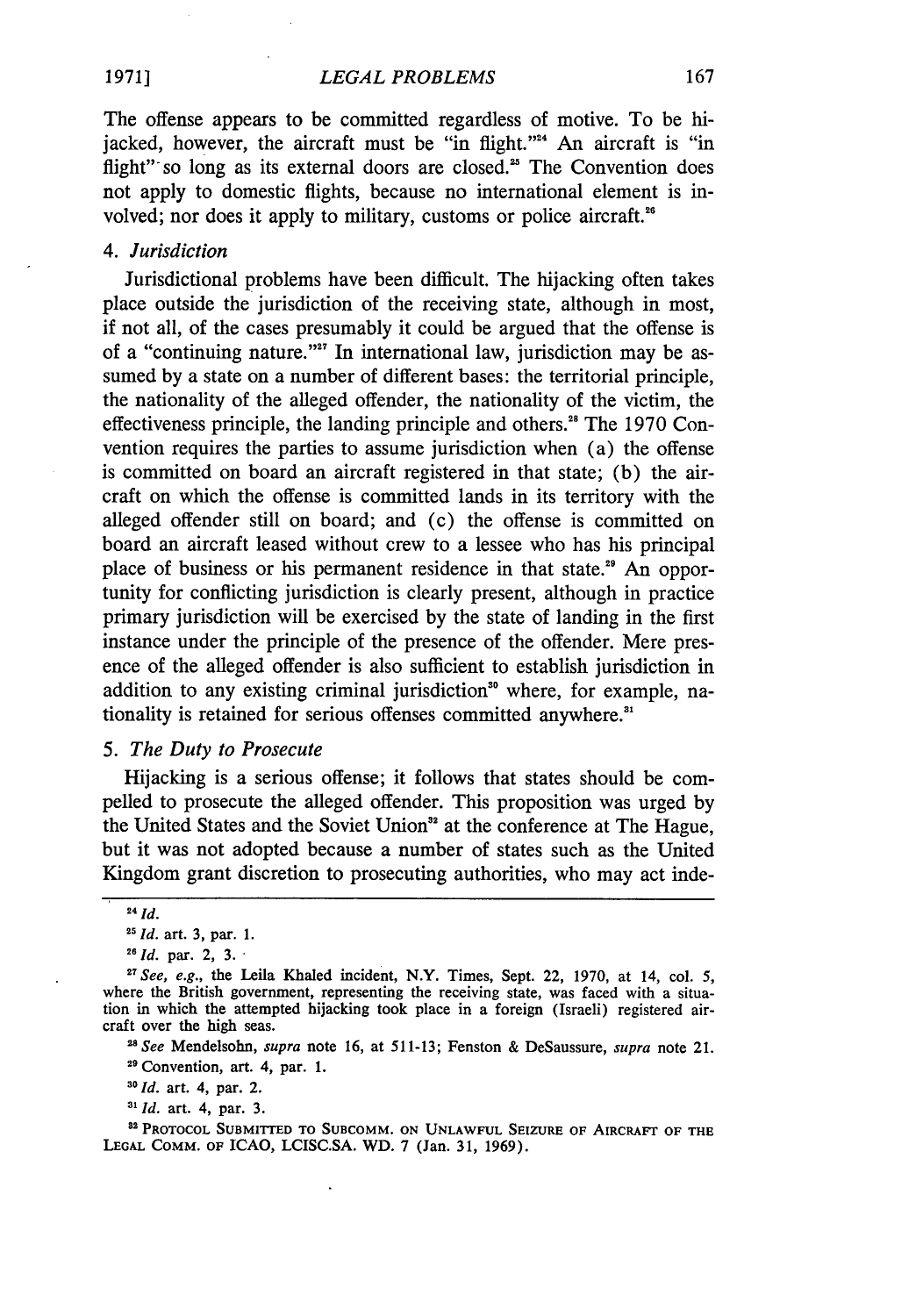pendently of the executive. Therefore, article 7 of the Convention requires submission to competent authorities "for the purpose of prosecution," which appears to mean for the purpose of considering whether to bring a prosecution rather than establishing compulsory prosecution. The Convention also requires that the decision whether to prosecute shall be made in the same manner as in the case of an ordinary offense of a serious nature." This is a practical and just requirement. Lack of evidence or humanitarian reasons are examples rendering prosecution either difficult, impracticable, or undesirable.

#### *6. Penalties*

Consistency in punishment is notoriously difficult to reach, and the 1970 Convention is content with requiring "severe penalties."<sup>34</sup> Thus, whatever the mitigating factors may be, hijacking at least is to be treated as a serious offense. Many countries reject the concept of a minimum sentence as being too inflexible. Moreover, it would be as difficult to set a suitable maximum sentence since this may well cause the death of an innocent person.<sup>35</sup> However, even if the hijacker is genuinely seeking political asylum, he should attempt to find other means of escape before any question of political asylum is considered, and he should suffer a severe punishment for a hijacking.

#### *7. Extradition*

Extraditing the hijacker frequently has not been possible because no extradition treaty exists between the requesting and the requested state, or, if one exists, it does not cover hijacking." This problem is solved by the Convention by the provision that the offense shall be deemed to be included as an extraditable offense in any extradition treaty existing between the contracting parties." In the absence of a treaty, the Convention itself is to be the legal basis for extradition, $\delta$  thus making extradition possible between all ratifying states.

Is there a duty to extradite? Some states, notably the United States and the Soviet Union, took the view at the Conference that a hijacker is a universal enemy of mankind and therefore should, in all cases, be extradited to the requesting state.<sup>39</sup> But the Western European states, ad-

<sup>&</sup>lt;sup>33</sup> Id. These articles are more fully discussed elsewhere in this symposium. See Mankiewicz *infra* at 195-210.

<sup>&</sup>lt;sup>34</sup> Convention, art. 2.

**<sup>&#</sup>x27;E.g.,** the United States, 49 U.S.C. **§** 1472 (1970), and the Soviet Union both provide for the death penalty. The effectiveness of the penalty as a deterrent is questionable in the case of most, if not all, of the offenders.

*<sup>8</sup> See infra* at 166.

<sup>&</sup>lt;sup>37</sup> Convention, art. 8.

**<sup>38</sup>** *Id.*

**<sup>&#</sup>x27;9** Protocol, *supra* note 32 (May **5,** 1969).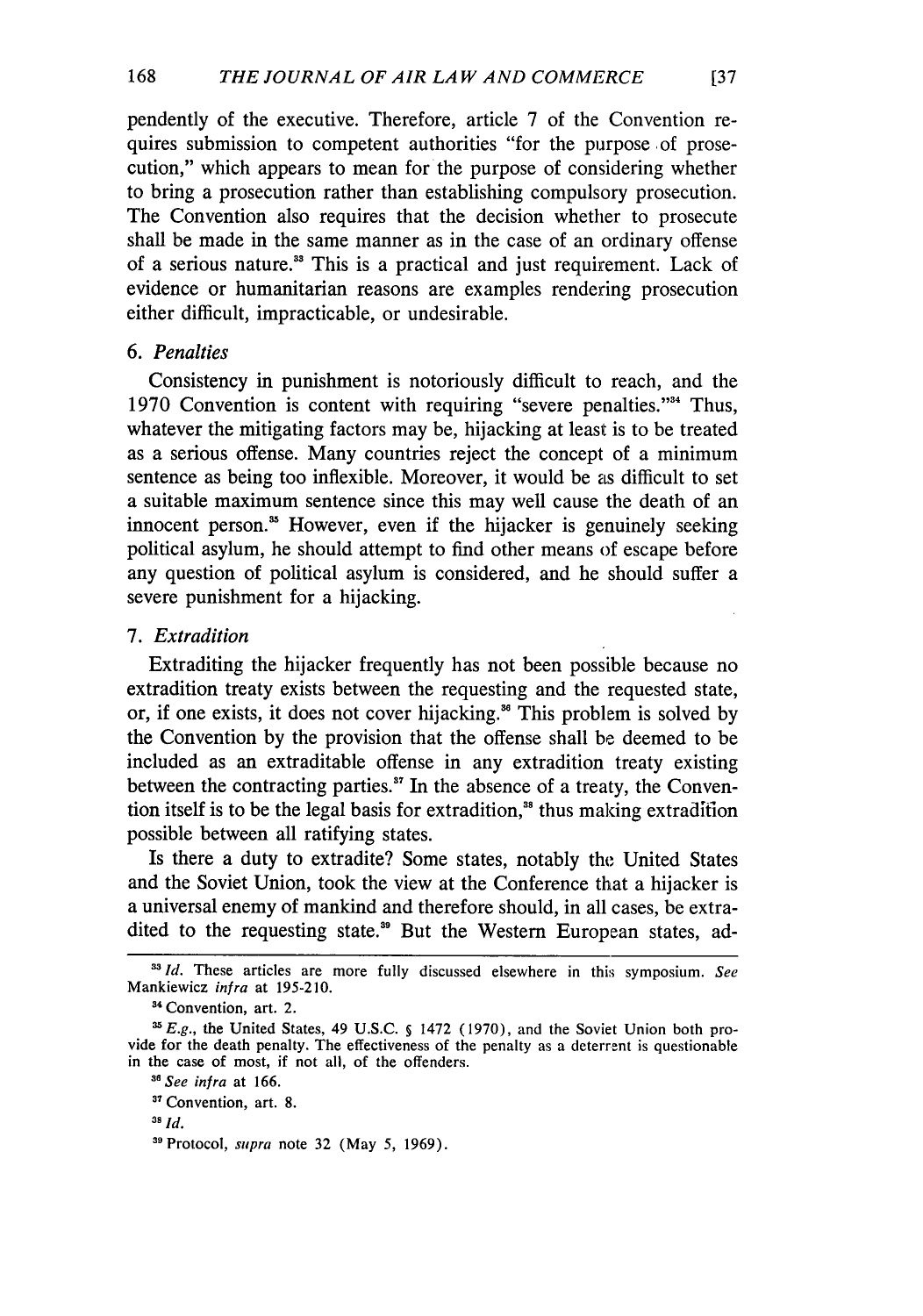vancing a long tradition of refusal to extradite in political cases, declined to agree to mandatory extradition. Accordingly, the Convention imposes no duty to extradite, and the matter is left to the traditional discretion of the states."0 Furthermore, even in the event that extradition is granted, the requested state properly can impose conditions: for example, that the person extradited shall not be tried for any offense other than that stipulated by the requesting state.

The Convention does not specifically embody the principle of *non bis in idem,* that a person should not be tried twice for the same offense; presumably it applies, however, as a generally accepted principle of law recognized by civilized nations.'

#### *8. Sanctions*

Attempts to eliminate hijacking have been frustrated by the attitude of intransigent and irresponsible governments, unwilling to take effective action against and even welcoming hijackers landing in their territory.<sup>42</sup> However, steps can be taken to minimize the effectiveness of such states. For example, an uncooperative state could be expelled from the International Civil Aviation Organization, as well as the International Air Travel Association. In addition, states could refuse to fly to an offending state; nationals of an offending state could be refused air travel facilities, unless they previously consent to a thorough search. In this regard, the air pilots' boycott of Algeria had some success in achieving the release of a detained aircraft, crew, and passengers.<sup>43</sup> However, more extensive boycotts of air pilots have been mooted.

Sanctions are, nevertheless, imperfect weapons. The danger of retaliation in an interdependent world is considerable. The dependence of western countries on eastern countries for oil, for example, renders the western countries quite vulnerable. Further, governments are sometimes powerless to take action against hijackers."

Public opinion also may operate as a restraining influence; the commutation of the death penalty to life imprisonment in the Soviet Jewish hijacking instance probably was brought about by the strength of adverse world opinion.'

10. *An International Tribunal*

The hijacker, like the pirate, is peculiarly suitable as a subject for an

**<sup>40</sup>** Convention, art. 8.

**<sup>41</sup>***See* H. **JACOBINI, INT'L** LAW: A TEXT (Rev. ed. 1968).

**<sup>&#</sup>x27;A** frequently cited example is Cuba. *See, e.g.,* N.Y. Times, July **25,** 1961, at **1,** col. **7** (late city ed.); 45 DEP'T **STATE BULLETIN** 334, 407 (1961).

<sup>41</sup>*See* Evans, *supra* note **1,** at **705.**

*<sup>&</sup>quot; E.g.,* the Palestine guerrillas operated from Jordan, but were beyond the control of the Jordan government.

**I** N.Y. Times, Dec. 31, 1970, at **1,** col. 2 (late city ed.).